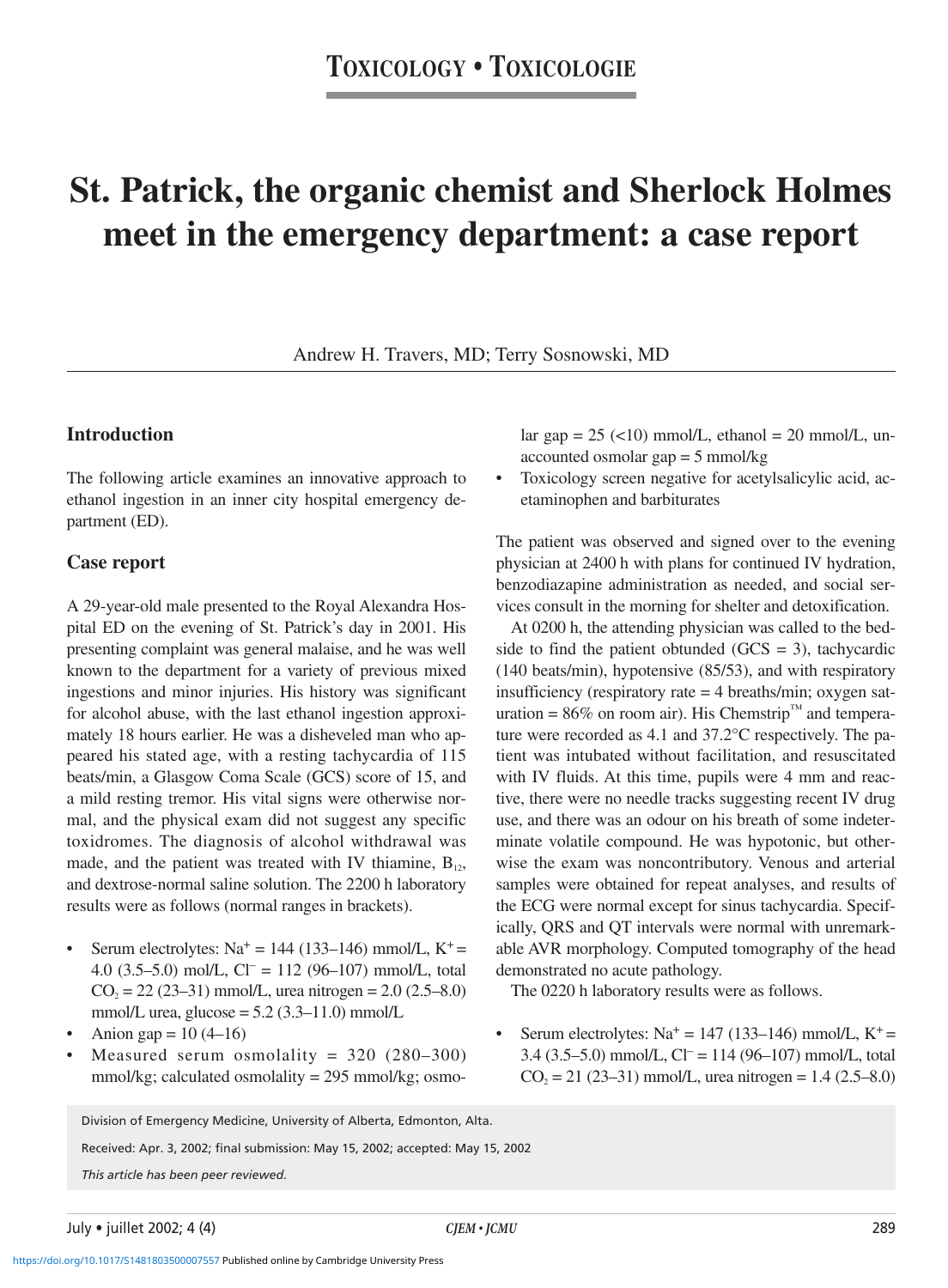mmol/L urea, glucose =  $5.9$  (3.3–11.0) mmol/L

- Anion gap =  $12(4-16)$
- Measured serum osmolality =  $447$  (280–300) mmol/kg; calculated osmolality = 301 mmol/kg; osmolar gap = 146  $(\leq 10)$  mmol/L, ethanol = 136 mmol/L, unaccounted osmolar gap  $= 10$  mmol/kg
- Toxicology screen negative for acetylsalicylic acid, acetaminophen and barbiturates

The clinical presentation was consistent with acute ethanol ingestion, but the patient had been in the ED under the care of our team during the 4 hours between the 2 sets of lab tests. The area around the patient was searched and yielded no evidence of empty bottles. Moreover, there was no sign of "smuggled" containers anywhere in the ED, or outside in the adjacent waiting area, or in rest areas outside of the department. The only medicinal ethanol in the department was in the form of pharmaceutical 10% v/v ethanol. The patient had had no visitors during his stay, and nearby patients had not engaged in any suspicious activity.

After an exhaustive search for the source of alcohol, the answer to the mystery was "elementary" indeed. The attending physician noted, as he was washing his hands with a hand sanitizer after re-examining the patient, that the hand sanitizer contained a high concentration of ethyl alcohol. Apparently, the patient had ingested all 3 bottles of Microsan™ Antiseptic Instant Hand Sanitizer (DEB Canada, Waterford, Ont.) (Fig. 1) that were stored within reach of his stretcher. These units are deployed strategically throughout the department to facilitate good handwashing practice in our ED. Each pump-action container holds 500 mL of 70% ethyl alcohol, and the patient's im-



**Fig. 1. Microsan™ Antiseptic Instant Hand Sanitizer**

pressive, or perhaps instinctive, understanding of organic chemistry led him to a handy source of ethanol. If the containers were full, this would equate to an ingestion of approximately 44 pints of St. Patrick's day beer over a 4-hour period!

The patient was extubated 12 hours later and admitted to hospital for further supportive therapy and counselling. Four days later, on an inpatient ward and under constant supervision by a security guard, the patient managed to ingest 2 more containers of Microsan™, achieving an alcohol level of 82 mmol/L. His was ultimately discharged, received outpatient counselling and continues to present to the ED at varying intervals for ongoing substance abuse.

The local substance-abuse population is now very aware of Microsan™, and consequently these devices are under more stringent control.

### **Discussion**

It is not uncommon for alcohol abusers to ingest smuggled alcohol after their arrival in the ED despite staff's best attempts to prevent this. Premixed juice containers with spirits, unlabelled medicine bottles, or the old "bottle in a brown bag" are common strategies. We have also treated patients who purposely ingest methanol or ethylene glycol — knowing that an ethanol drip or oral ethanol will likely be started. This case illustrates a novel source of ethanol and an innovative ingestion method. We performed a structured review of MEDLINE, EMBASE, and PubMed using the MeSH search terms "ethanol," "ethyl alcohol," "Microsan" and "hand sanitizer," linked with the prognostic search hedges of "prognosis.mp.or survival analysis.sh." We also searched the Cochrane Database of Systematic Reviews using a similar search strategy. These searches uncovered no previous reports of Microsan™ hand sanitizer ingestion.

Ethanol-dependent patients in the ED are a heterogeneous group. They may be young or old, intoxicated or withdrawing, acute or chronic; and they may have pure alcohol ingestion or mixed ingestion. In addition, they are prone to associated traumatic, toxicological and medical problems; therefore, although alcohol levels are readily available in the ED, acute alcohol intoxication remains largely a diagnosis of exclusion.

Blood ethanol levels are of limited value when alcohol intoxication is clinically apparent; however, when the clinical presentation is unclear, a high ethanol level may provide the diagnosis and a low level may direct the physician toward more dangerous diagnoses (e.g., other intoxications, CNS lesions or metabolic disorders). Susceptibility to ethanol